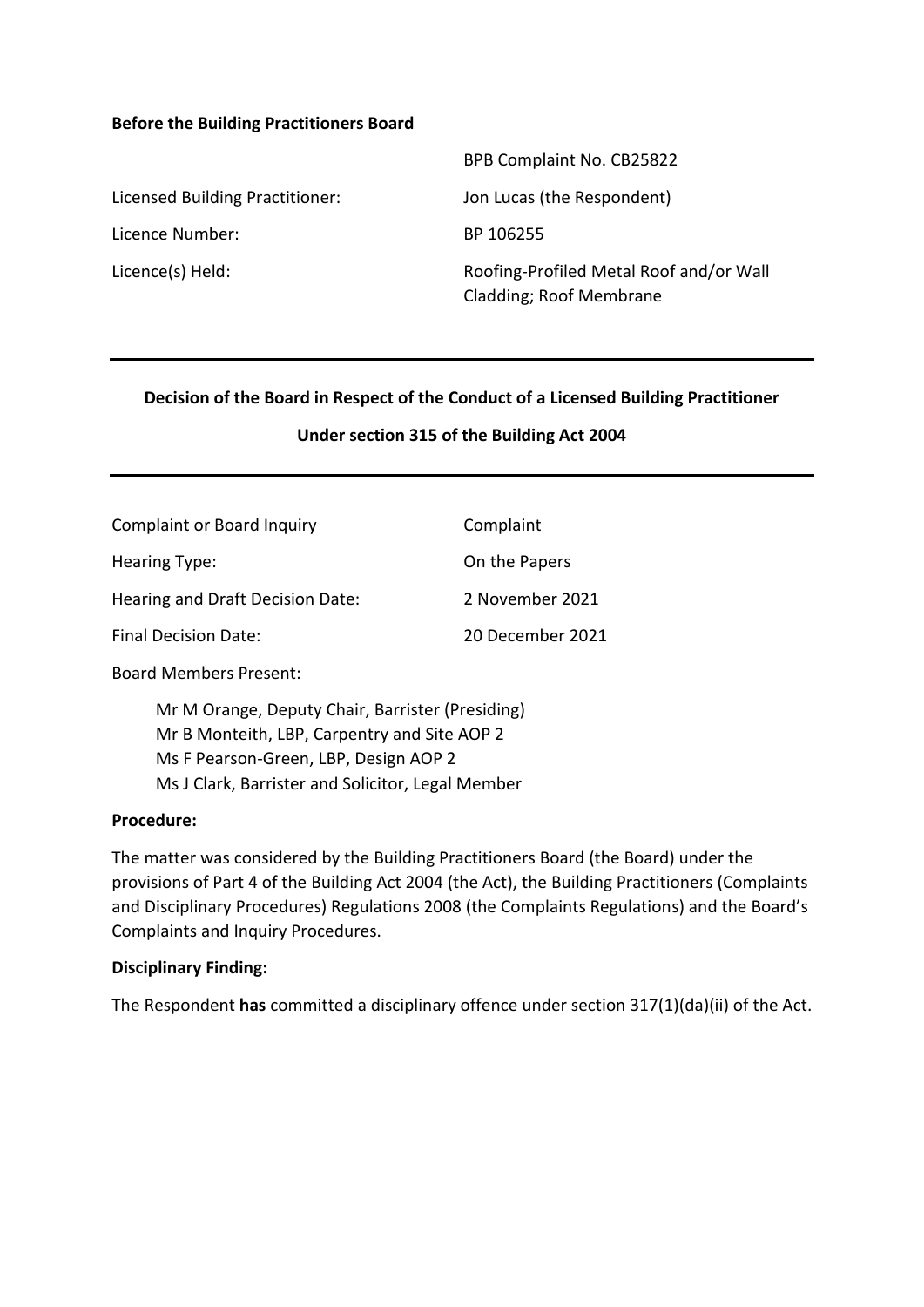# **Contents**

| This decision and the order herein were made final on 20 December 2021 on the basis that no |  |
|---------------------------------------------------------------------------------------------|--|

## <span id="page-1-0"></span>**Summary of the Board's Draft Decision**

[1] The Respondent failed to provide a record of work on completion of restricted building work. He is fined \$1,500 and ordered to pay costs of \$500.

## <span id="page-1-1"></span>**The Charges**

- [2] On 2 November 2021, the Board received a Registrar's Report in respect of a complaint about the conduct of the Respondent.
- [3] Under regulation 10 of the Complaints Regulations, the Board must, on receipt of the Registrar's Report, decide whether to proceed no further with the complaint because regulation 9 of the Complaints Regulations applies.
- [4] Having received the report, the Board decided that regulation 9 did not apply. Under regulation 10 the Board is required to hold a hearing.
- [5] The Board's jurisdiction is that of an inquiry. Complaints are not prosecuted before the Board. Rather, it is for the Board to carry out any further investigation that it considers is necessary prior to it making a decision. In this respect, the Act provides that the Board may regulate its own procedures<sup>1</sup>. It has what is described as a summary jurisdiction in that the Board has a degree of flexibility in how it deals with matters; it retains an inherent jurisdiction beyond that set out in the enabling

<sup>1</sup> Clause 27 of Schedule 3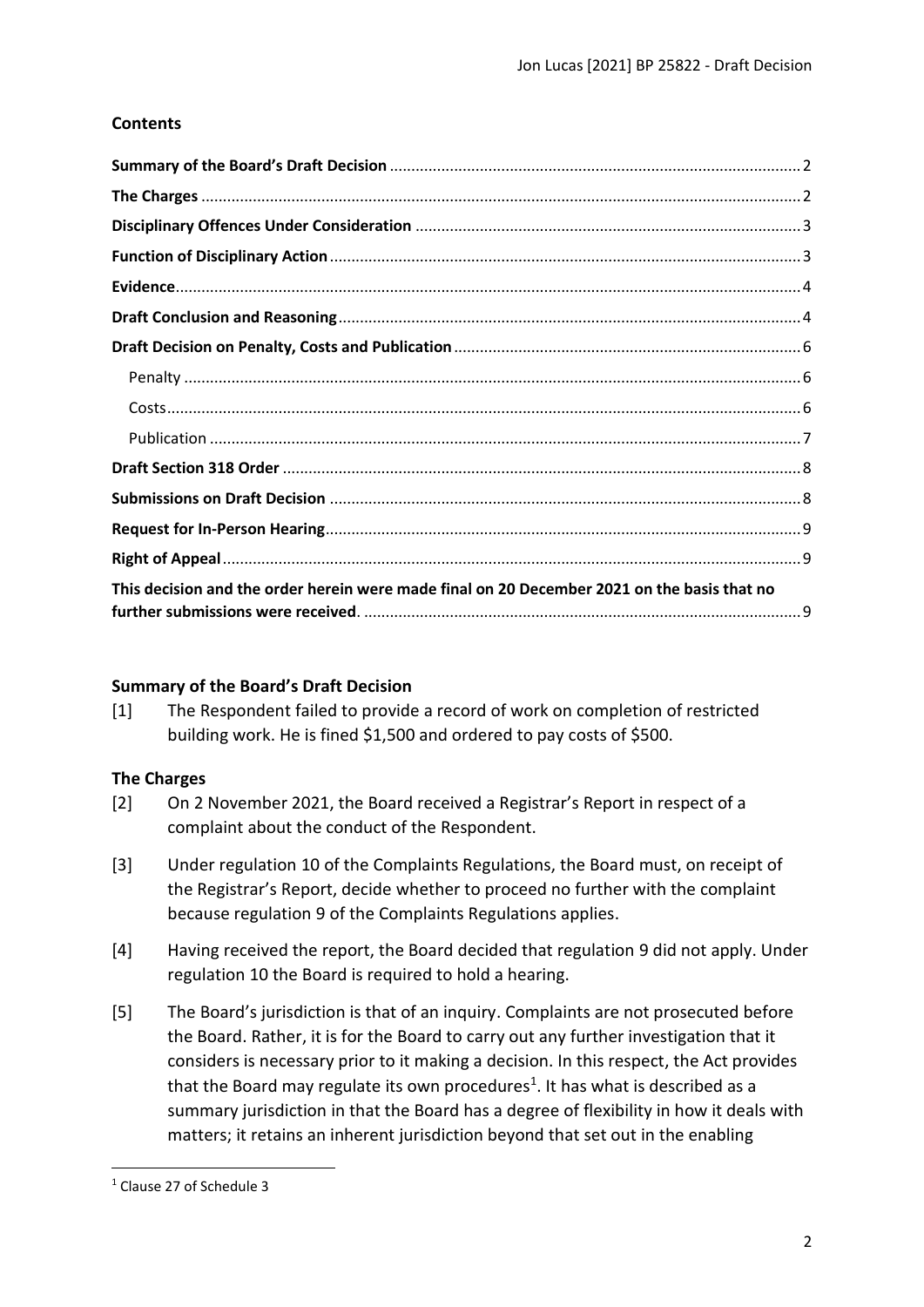legislation<sup>2</sup>. As such, it may depart from its normal procedures if it considers doing so would achieve the purposes of the Act, and it is not contrary to the interests of natural justice to do so.

- [6] In this instance, the Board has decided that a formal hearing is not necessary. The Board considers that there is sufficient evidence before it to allow it to make a decision on the papers.
- [7] The Board does, however, note that there may be further evidence in the possession of persons involved in the matter. To that end, this decision is a draft Board decision. The Respondent will be provided with an opportunity to comment on the Board's draft findings and to present further evidence prior to the Board making a final decision. If the Board directs or the Respondent requests an in-person hearing, then this draft decision will be set aside, and a hearing will be scheduled.

## <span id="page-2-0"></span>**Disciplinary Offences Under Consideration**

[8] On the basis of the Registrar's Report, the Respondent's conduct that the Board resolved to investigate was that the Respondent had failed, without good reason, in respect of a building consent that relates to restricted building work that he or she is to carry out (other than as an owner-builder) or supervise, or has carried out (other than as an owner-builder) or supervised, (as the case may be), to provide the persons specified in section 88(2) with a record of work, on completion of the restricted building work, in accordance with section 88(1) (s 317(1)(da)(ii) of the Act)

## <span id="page-2-1"></span>**Function of Disciplinary Action**

- [9] The common understanding of the purpose of professional discipline is to uphold the integrity of the profession. The focus is not punishment, but the protection of the public, the maintenance of public confidence and the enforcement of high standards of propriety and professional conduct. Those purposes were recently reiterated by the Supreme Court of the United Kingdom in *R v Institute of Chartered Accountants*  in England and Wales<sup>3</sup> and in New Zealand in Dentice v Valuers Registration Board<sup>4</sup>.
- [10] Disciplinary action under the Act is not designed to redress issues or disputes between a complainant and a respondent. In *McLanahan and Tan v The New Zealand Registered Architects Board, <sup>5</sup>* Collins J. noted that:
	- *"… the disciplinary process does not exist to appease those who are dissatisfied … . The disciplinary process … exists to ensure professional standards are maintained in order to protect clients, the profession and the broader community."*

<sup>2</sup> *Castles v Standards Committee No.* [2013] NZHC 2289, *Orlov v National Standards Committee 1* [2013] NZHC 1955

<sup>&</sup>lt;sup>3</sup> R v Institute of Chartered Accountants in England and Wales [2011] UKSC 1, 19 January 2011.

<sup>4</sup> [1992] 1 NZLR 720 at p 724

<sup>5</sup> [2016] HZHC 2276 at para 164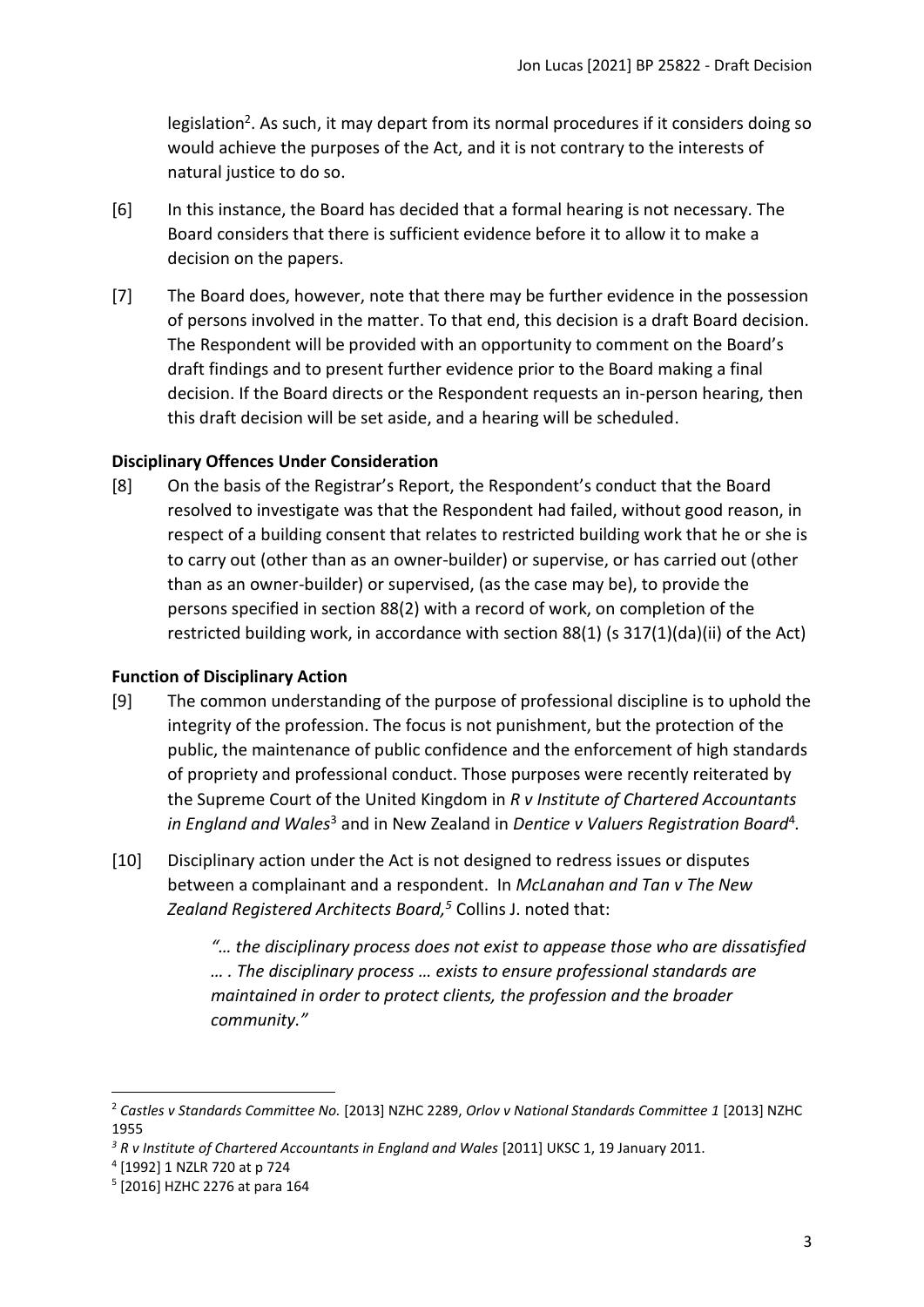# <span id="page-3-0"></span>**Evidence**

- [11] The Board must be satisfied on the balance of probabilities that the disciplinary offences alleged have been committed*<sup>6</sup>* . Under section 322 of the Act, the Board has relaxed rules of evidence that allow it to receive evidence that may not be admissible in a court of law.
- [12] The Respondent was engaged to carry out building work on a residential new build at [Omitted], under a building consent. The Respondent's role was the supervision of the supply and installation of roofing iron, butynol and associated products. The building work included restricted building work for which a record of work must be provided on completion.
- [13] The Complainant stated that the building work spanned 15 March 2018 to 16 June 2020 and that *"…the roof was complete (or very nearly so) in July 2019."* The Respondent listed his work dates as 14 June, 8 July, 9 July, 13 August, 30 September and 21 November 2019. A record of work dated 16 August 2021 was provided on 31 August 2021.

# <span id="page-3-1"></span>**Draft Conclusion and Reasoning**

- [14] The Board has decided that the Respondent **has** failed, without good reason, in respect of a building consent that relates to restricted building work that he or she is to carry out (other than as an owner-builder) or supervise, or has carried out (other than as an owner-builder) or supervised, (as the case may be), to provide the persons specified in section 88(2) with a record of work, on completion of the restricted building work, in accordance with section 88(1) (s 317(1)(da)(ii) of the Act) and **should** be disciplined
- [15] There is a statutory requirement under section 88(1) of the Building Act 2004 for a licensed building practitioner to provide a record of work to the owner and the territorial authority on completion of restricted building work<sup>7</sup>.
- [16] Failing to provide a record of work is a ground for discipline under section 317(1)(da)(ii) of the Act. In order to find that ground for discipline proven, the Board need only consider whether the Respondent had "good reason" for not providing a record of work on "completion" of the restricted building work.
- [17] The Board discussed issues with regard to records of work in its decision C2-01170<sup>8</sup> and gave guidelines to the profession as to who must provide a record of work, what a record of work is for, when it is to be provided, the level of detail that must be provided, who a record of work must be provided to and what might constitute a good reason for not providing a record of work.
- [18] The starting point with a record of work is that it is a mandatory statutory requirement whenever restricted building work under a building consent is carried

<sup>6</sup> *Z v Dental Complaints Assessment Committee* [2009] 1 NZLR 1

<sup>7</sup> Restricted Building Work is defined by the Building (Definition of Restricted Building Work) Order 2011

<sup>&</sup>lt;sup>8</sup> Licensed Building Practitioners Board Case Decision C2-01170 15 December 2015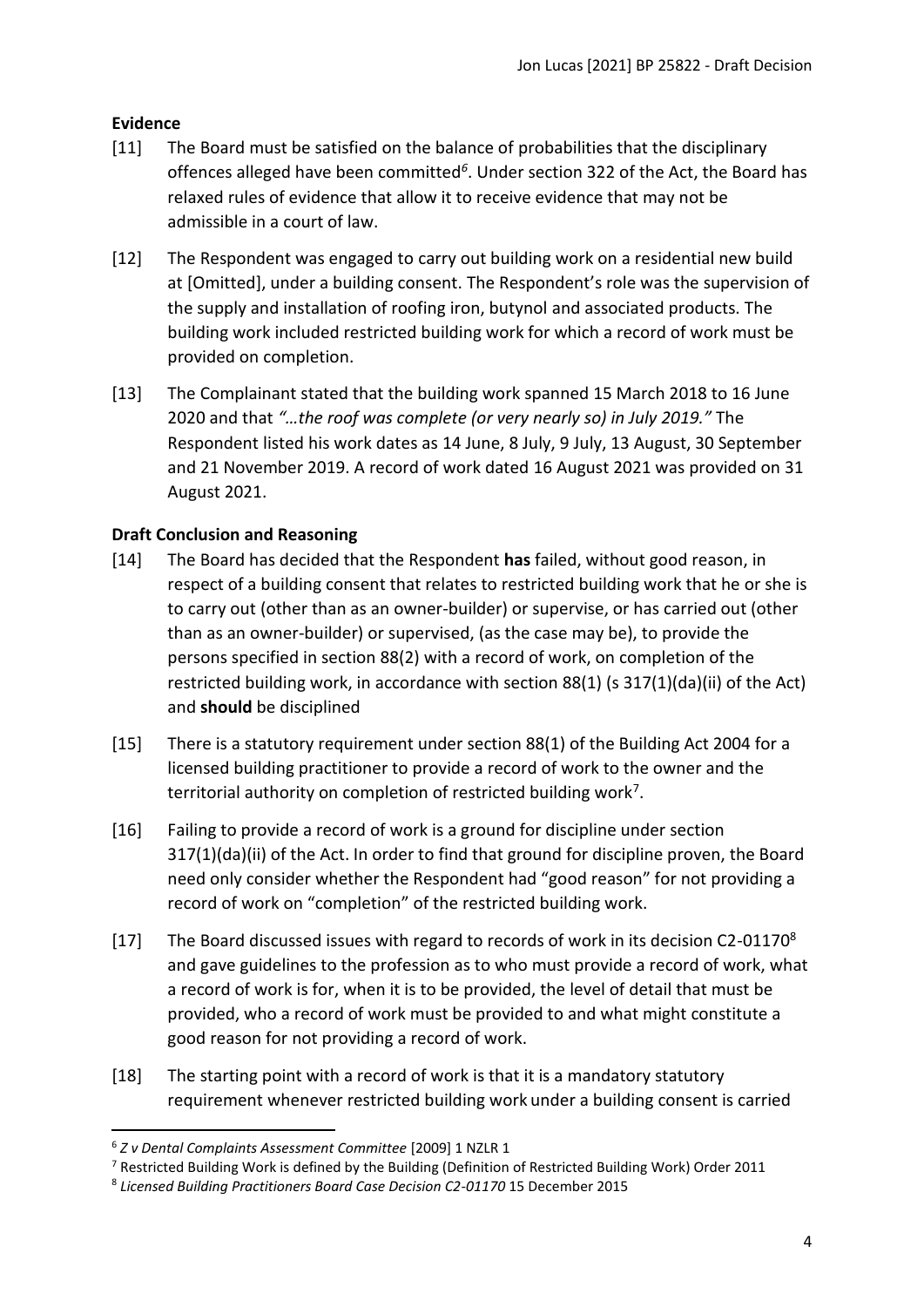out or supervised by a licensed building practitioner (other than as an ownerbuilder). Each and every licensed building practitioner who carries out restricted building work must provide a record of work.

- [19] The statutory provisions do not stipulate a timeframe for the licensed person to provide a record of work. The provisions in section 88(1) simply states "on completion of the restricted building work …". As was noted by Justice Muir in Ministry of Business Innovation and Employment v Bell<sup>9</sup> "... the only relevant precondition to the obligations of a licensed building practitioner under s 88 is that he/she has completed their work".
- [20] As to when completion will have occurred is a question of fact in each case.
- [21] Completion occurred at the latest, on the Respondent's own evidence, in November 2019. A record of work was not provided until 31 August 2021. On this basis, the Board finds that the record of work was not provided on completion as required, and the disciplinary offence has been committed.
- [22] Section 317(1)(da)(ii) of the Act provides for a defence of the licensed building practitioner having a "good reason" for failing to provide a record of work. If they can, on the balance of probabilities, prove to the Board that one exists, then it is open to the Board to find that a disciplinary offence has not been committed. Each case will be decided by the Board on its own merits, but the threshold for a good reason is high.
- [23] In this instance, the Respondent's lawyers stated that the reasons for the delay were *"waiting to seek clarification from MBIE and [Omitted] in regards to who was the appropriate person to provide the record of work out of either himself or [Omitted]"* and *"non-payment for the work carried out*".
- [24] It is the Respondent's responsibility to know who the licensed building practitioners are in his workforce. In any event, it is easily ascertainable from the licensed building practitioners register, and he ought to have known whether [Omitted] was or was not licensed at the relevant time. The Board notes that there is no evidence that the Respondent sought clarification from MBIE.
- [25] The Board has repeatedly stated that a Record of Work is a statutory requirement, not a negotiable term of a contract. The requirement for it is not affected by the terms of a contract, nor by contractual disputes. Licensed building practitioners should now be aware of their obligations to provide them, and their provision should be a matter of routine.
- [26] The Board accordingly finds that no "good reason" for the delayed provision of the record of work has been established.

<sup>9</sup> [2018] NZHC 1662 at para 50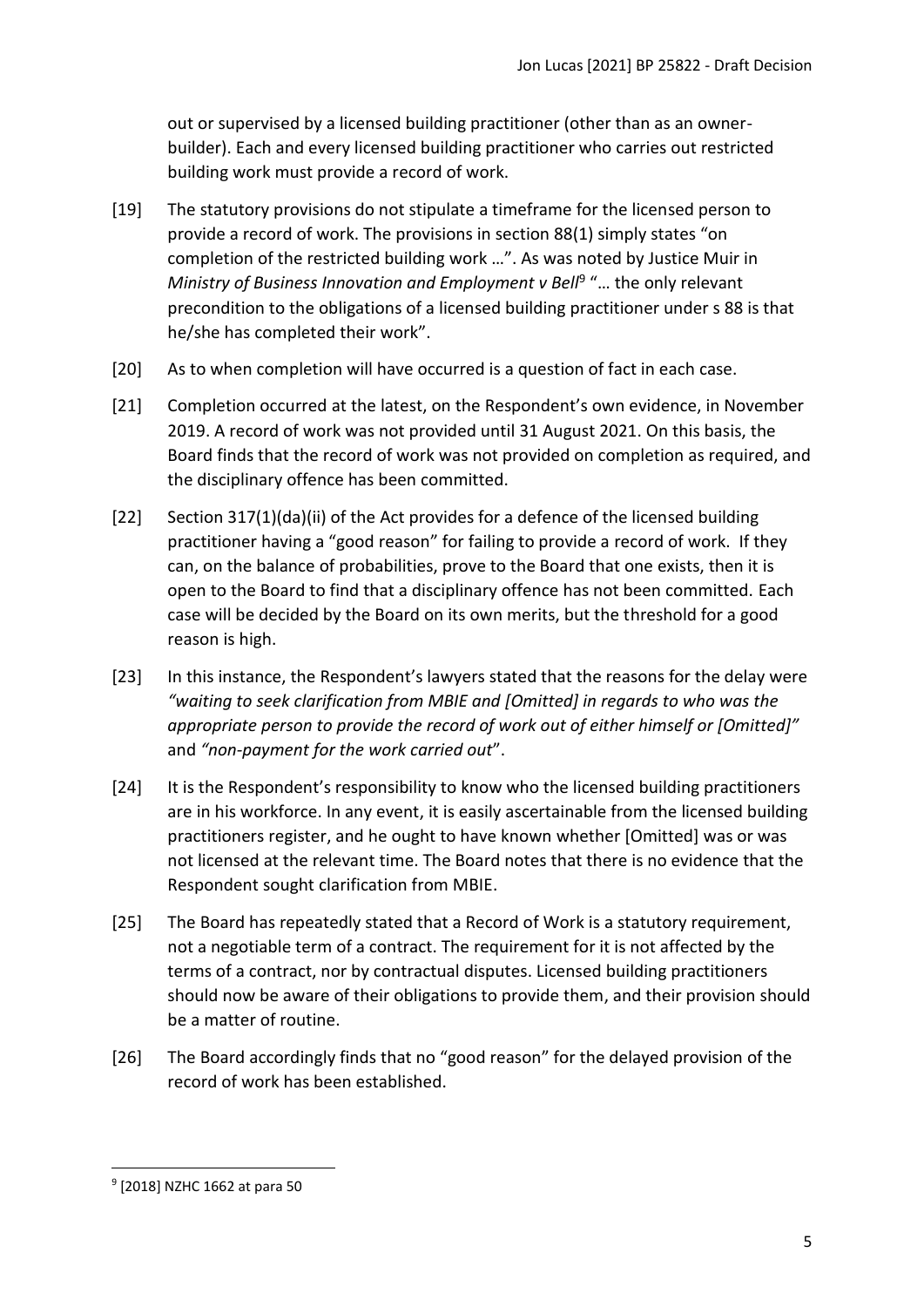## <span id="page-5-0"></span>**Draft Decision on Penalty, Costs and Publication**

- [27] Having found that one or more of the grounds in section 317 applies, the Board must, under section 318 of the Act<sup>i</sup>, consider the appropriate disciplinary penalty, whether the Respondent should be ordered to pay any costs and whether the decision should be published.
- [28] The matter was dealt with on the papers. Included was information relevant to penalty, costs and publication, and the Board has decided to make indicative orders and give the Respondent an opportunity to provide further evidence or submissions relevant to the indicative orders.

## <span id="page-5-1"></span>Penalty

[29] The purpose of professional discipline is to uphold the integrity of the profession; the focus is not punishment, but the enforcement of a high standard of propriety and professional conduct. The Board does note, however, that the High Court in Patel v Complaints Assessment Committee<sup>10</sup> commented on the role of "punishment" in giving penalty orders stating that punitive orders are, at times, necessary to provide a deterrent and to uphold professional standards. The Court noted:

> *[28] I therefore propose to proceed on the basis that, although the protection of the public is a very important consideration, nevertheless the issues of punishment and deterrence must also be taken into account in selecting the appropriate penalty to be imposed.*

- [30] The Board also notes that in *Lochhead v Ministry of Business Innovation and*  Employment,<sup>11</sup> the Court noted that whilst the statutory principles of sentencing set out in the Sentencing Act 2002 do not apply to the Building Act, they have the advantage of simplicity and transparency. The Court recommended adopting a starting point for a penalty based on the seriousness of the disciplinary offending prior to considering any aggravating and/or mitigating factors.
- [31] Record of work matters are at the lower end of the disciplinary scale. The Board's normal starting point for a failure to provide a record of work is a fine of \$1,500, an amount which it considers will deter others from such behaviour. There are no aggravating nor mitigating factors present. As such, the Board sees no reason to depart from the starting point. The fine is set at \$1,500.

## <span id="page-5-2"></span>Costs

- [32] Under section 318(4) the Board may require the Respondent "to pay the costs and expenses of, and incidental to, the inquiry by the Board."
- [33] The Respondent should note that the High Court has held that 50% of total reasonable costs should be taken as a starting point in disciplinary proceedings and

<sup>10</sup> HC Auckland CIV-2007-404-1818, 13 August 2007 at p 27

<sup>11</sup> 3 November 2016, CIV-2016-070-000492, [2016] NZDC 21288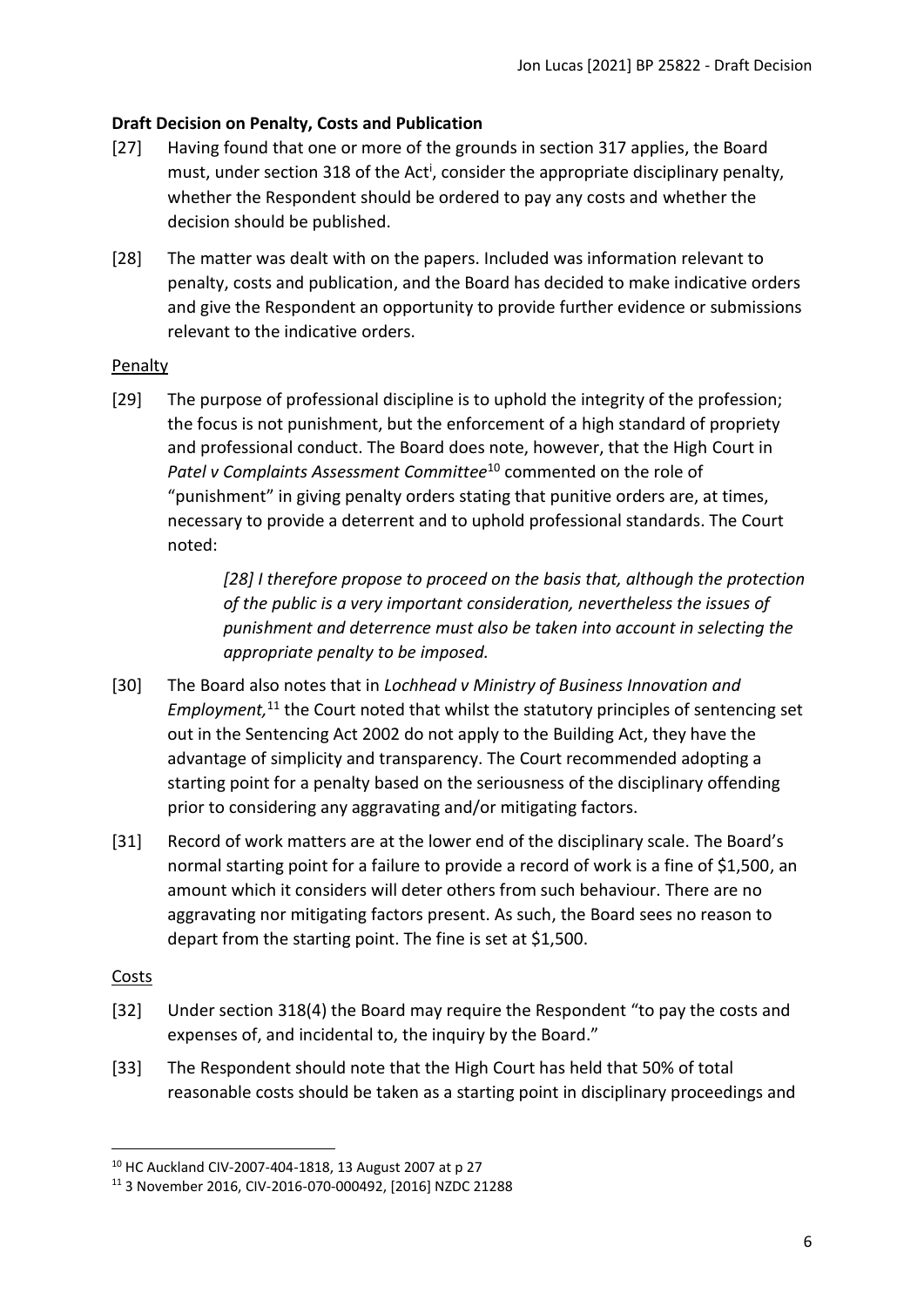that the percentage can then be adjusted up or down having regard to the particular circumstances of each case<sup>12</sup>.

[34] In *Collie v Nursing Council of New Zealand*,<sup>13</sup> where the order for costs in the tribunal was 50% of actual costs and expenses, the High Court noted that:

> *But for an order for costs made against a practitioner, the profession is left to carry the financial burden of the disciplinary proceedings, and as a matter of policy that is not appropriate.*

[35] The Board notes the matter was dealt with on the papers. There has, however, been costs incurred investigating the matter, producing the Registrar's Report and in the Board making its decision. The costs have been less than those that would have been incurred had a full hearing been held. As such, the Board will order that costs of \$500 be paid by the Respondent. The Board considers that this is a reasonable sum for the Respondent to pay toward the costs and expenses of, and incidental to, the inquiry by the Board.

# <span id="page-6-0"></span>Publication

[36] As a consequence of its decision, the Respondent's name and the disciplinary outcomes will be recorded in the public register maintained as part of the Licensed Building Practitioners' scheme as is required by the Act<sup>14</sup>. The Board is also able, under section 318(5) of the Act, to order publication over and above the public register:

> *In addition to requiring the Registrar to notify in the register an action taken by the Board under this section, the Board may publicly notify the action in any other way it thinks fit.*

- [37] As a general principle, such further public notification may be required where the Board perceives a need for the public and/or the profession to know of the findings of a disciplinary hearing. This is in addition to the Respondent being named in this decision.
- [38] Within New Zealand, there is a principle of open justice and open reporting which is enshrined in the Bill of Rights Act 1990<sup>15</sup>. The Criminal Procedure Act 2011 sets out grounds for suppression within the criminal jurisdiction<sup>16</sup>. Within the disciplinary hearing jurisdiction, the courts have stated that the provisions in the Criminal Procedure Act do not apply but can be instructive<sup>17</sup>. The High Court provided

<sup>12</sup> *Cooray v The Preliminary Proceedings Committee* HC, Wellington, AP23/94, 14 September 1995, *Macdonald v Professional Conduct Committee,* HC, Auckland, CIV 2009-404-1516, 10 July 2009, *Owen v Wynyard* HC, Auckland, CIV-2009-404-005245, 25 February 2010.

<sup>13</sup> [2001] NZAR 74

<sup>&</sup>lt;sup>14</sup> Refer sections 298, 299 and 301 of the Act

<sup>&</sup>lt;sup>15</sup> Section 14 of the Act

<sup>&</sup>lt;sup>16</sup> Refer sections 200 and 202 of the Criminal Procedure Act

<sup>17</sup> *N v Professional Conduct Committee of Medical Council* [2014] NZAR 350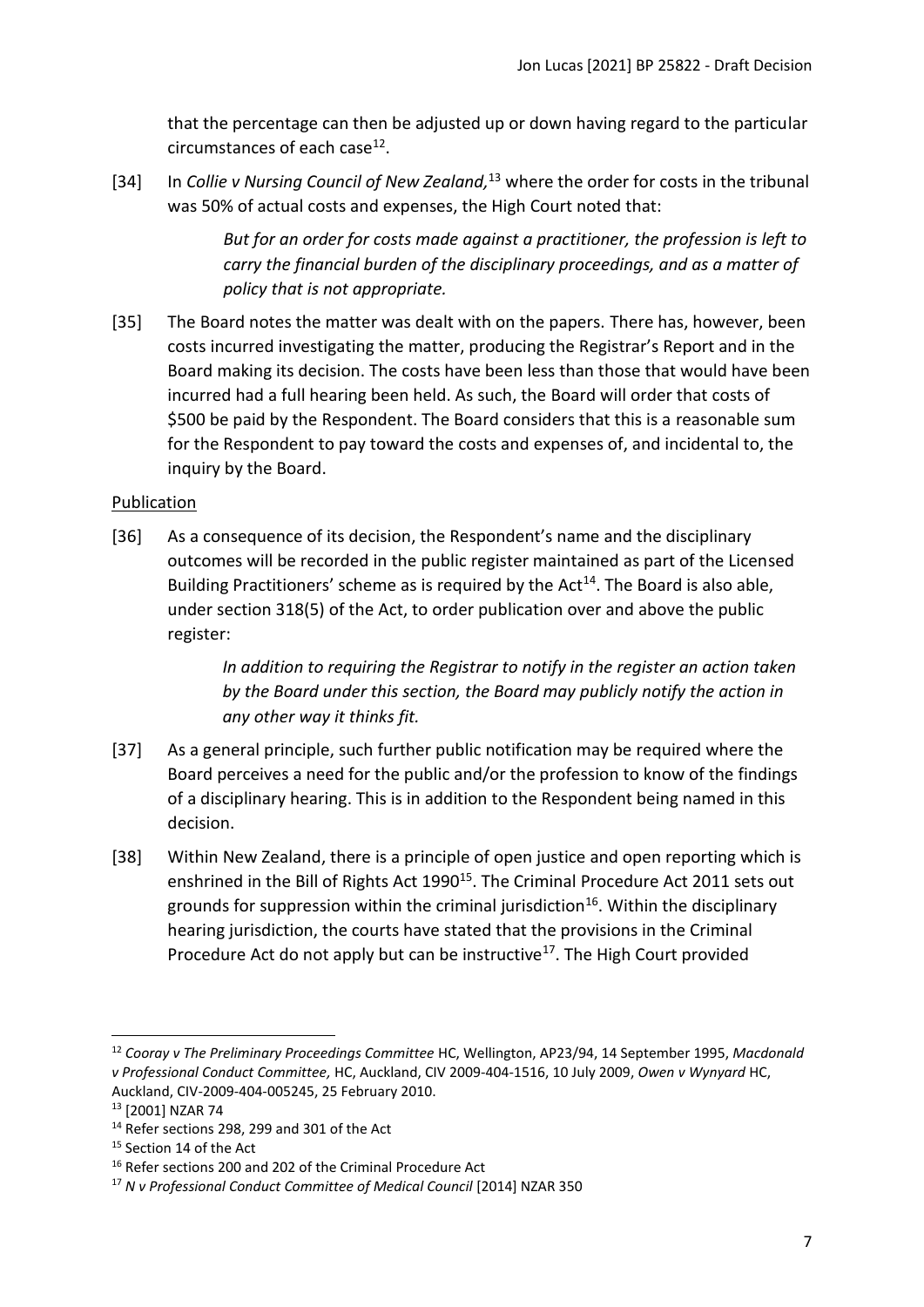guidance as to the types of factors to be taken into consideration in *N v Professional Conduct Committee of Medical Council<sup>18</sup> .* 

- [39] The courts have also stated that an adverse finding in a disciplinary case usually requires that the name of the practitioner be published in the public interest<sup>19</sup>. It is, however, common practice in disciplinary proceedings to protect the names of other persons involved as naming them does not assist the public interest.
- [40] Based on the above, the Board will not order further publication.

#### <span id="page-7-0"></span>**Draft Section 318 Order**

- [41] For the reasons set out above, the Board directs that:
	- **Penalty: Pursuant to section 318(1)(f) of the Building Act 2004, the Respondent is ordered to pay a fine of \$1500.**
	- **Costs: Pursuant to section 318(4) of the Act, the Respondent is ordered to pay costs of \$500 (GST included) towards the costs of, and incidental to, the inquiry of the Board.**
	- **Publication: The Registrar shall record the Board's action in the Register of Licensed Building Practitioners in accordance with section 301(l)(iii) of the Act.**

**In terms of section 318(5) of the Act, there will not be action taken to publicly notify the Board's action, except for the note in the Register and the Respondent being named in this decision.**

[42] The Respondent should note that the Board may, under section 319 of the Act, suspend or cancel a licensed building practitioner's licence if fines or costs imposed as a result of disciplinary action are not paid.

## <span id="page-7-1"></span>**Submissions on Draft Decision**

- [43] The Board invites the Respondent to:
	- (a) provide further evidence for the Board to consider; and/or
	- (b) make written submissions on the Board's findings. Submissions may be on the substantive findings and/or on the findings on penalty, costs and publication.
- [44] Submissions and/or further evidence must be filed with the Board by no later than the close of business on Friday 17 December 2021.
- [45] If submissions are received, then the Board will meet and consider those submissions.

<sup>18</sup> ibid

<sup>19</sup> Kewene v Professional Conduct Committee of the Dental Council [2013] NZAR 1055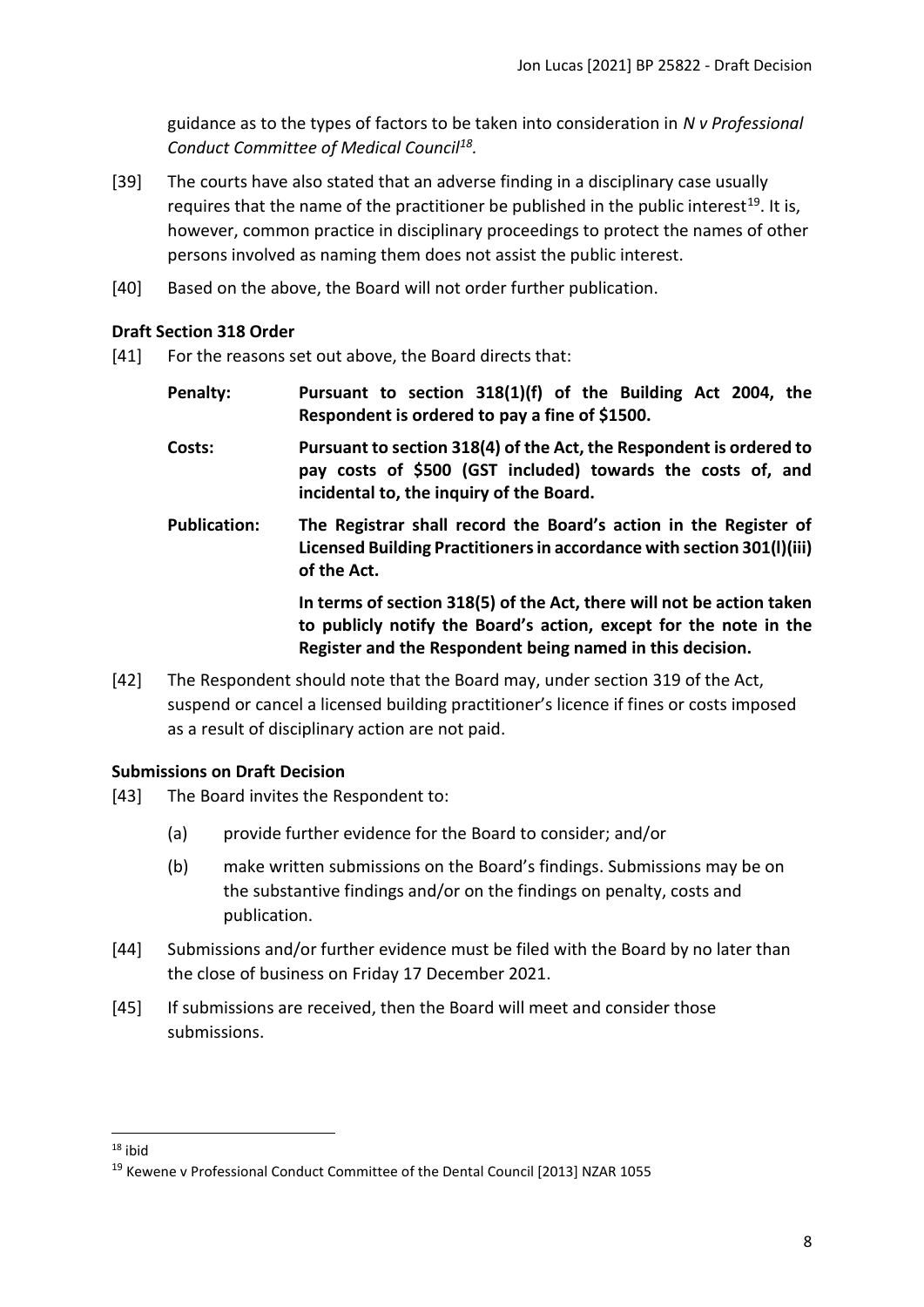- [46] The Board may, on receipt of any of the material received, give notice that an inperson hearing is required prior to it making a final decision. Alternatively, the Board may proceed to make a final decision which will be issued in writing.
- [47] If no submissions or further evidence is received within the time frame specified, then this decision will become final.

#### <span id="page-8-0"></span>**Request for In-Person Hearing**

- [48] If the Respondent, having received and considered the Board's Draft Decision, considers that an in-person hearing is required then one will be scheduled, and a notice of hearing will be issued.
- [49] A request for an in-person hearing must be made in writing to the Board Officer no later than the close of business on Friday 17 December 2021.
- [50] If a hearing is requested, this Draft Decision, including the Board's indicative position on penalty, costs and publication, will be set aside.

#### <span id="page-8-1"></span>**Right of Appeal**

[51] The right to appeal Board decisions is provided for in section 330(2) of the Act<sup>ii</sup>.

Signed and dated this 29th day of November 2021.

**Mr M. Orange**

Presiding Member

<span id="page-8-2"></span>**This decision and the order herein were made final on 20 December 2021 on the basis that no further submissions were received**.

Signed and dated this 2nd day of February 2022.

**Mr M. Orange** Presiding Member

#### <sup>i</sup> *Section 318 of the Act*

- *(1) In any case to which section 317 applies, the Board may*
	- *(a) do both of the following things:*
		- *(i) cancel the person's licensing, and direct the Registrar to remove the person's name from the register; and*